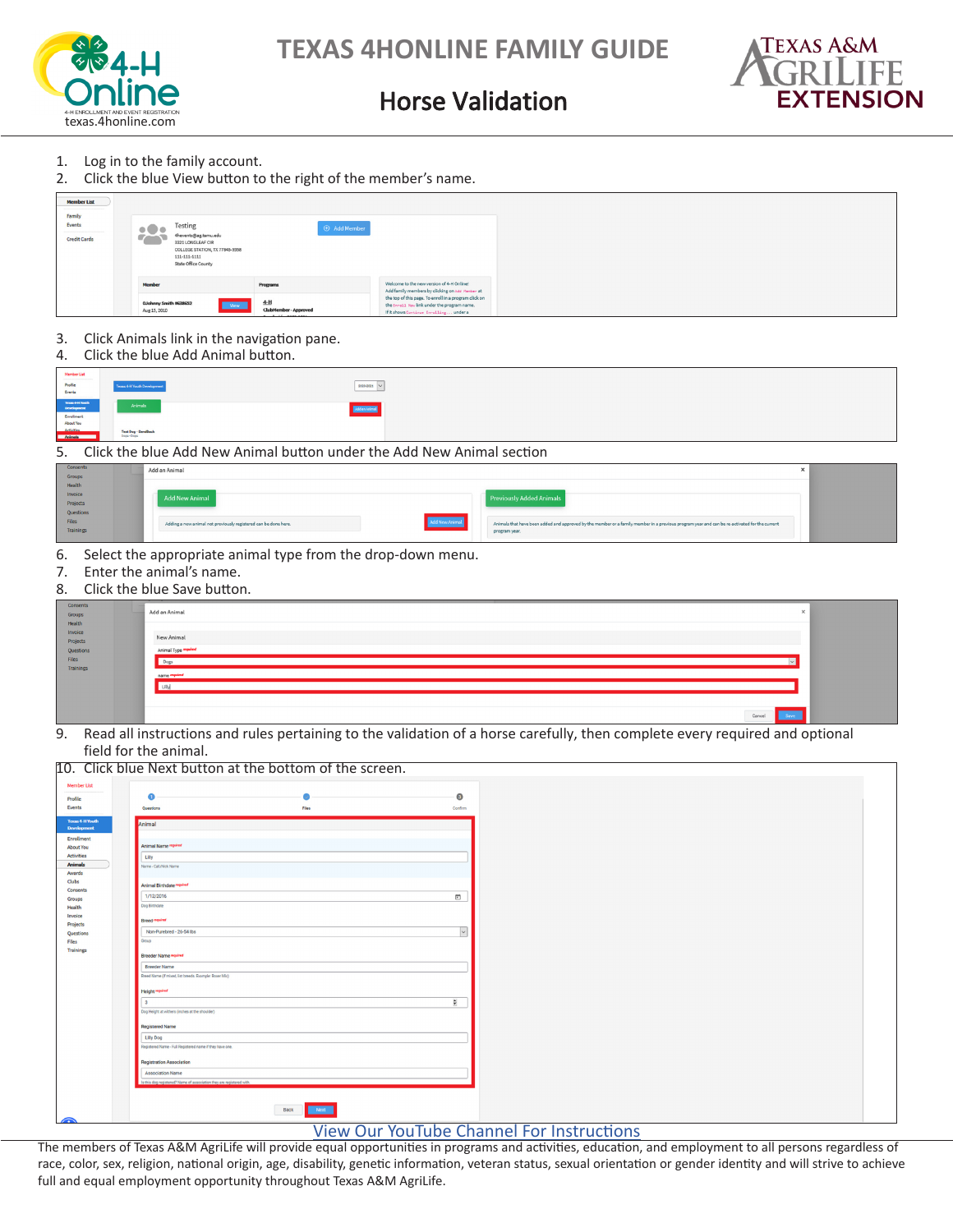



## Horse Validation

- 11. Click the Upload button below the picture icon.
- 12. On the dialog box, click the name of the file and click to open. Repeat for each custom file needed. Horse validations must include a front, left and right side view of the horse. Photos must show the entire horse in the frame of the photo. Markings must be clearly visible. If a the horse is registered with a breed association, a copy of the registration papers listing the 4-Her, parent, sibling, grandparent or legal guardian must be uploaded. If your horse is registered in more than one association then you may upload a second set of papers using the additional upload option. Horses must have registration papers uploaded to the validation in order to be eligible for breed association awards at the State 4-H Horse Show.
- 13. Click the Next button at the bottom of the screen.

| Profile                              |                               |                                                                                                     |                                    |
|--------------------------------------|-------------------------------|-----------------------------------------------------------------------------------------------------|------------------------------------|
| <b>Events</b>                        | G<br>e                        |                                                                                                     |                                    |
| Tous 4 (That's<br><b>Development</b> | Ries<br>Questions             | Continue                                                                                            |                                    |
| <b>Enrolment</b>                     |                               |                                                                                                     |                                    |
| <b>About You</b>                     | Files                         |                                                                                                     |                                    |
| Activities                           |                               |                                                                                                     |                                    |
| Animals                              | ALL DOGS: Photo of Left Side  | <b>C</b> File Upload                                                                                |                                    |
| Awards<br>Clubs                      |                               |                                                                                                     |                                    |
| Consents                             |                               | $\leftarrow$ $\rightarrow$ $\sim$ $\uparrow$ $\blacksquare$ > This PC > Desktop > Animals > Animals | $\smile$ 0 $\smile$ Search Animals |
| Groups                               | No Image                      | Organize - New folder                                                                               | $\mathbb{R}$ . $\blacksquare$<br>0 |
| Health                               | Selected                      | This PC<br>$\sim$<br>Name<br>Date modified<br>Type<br>Size                                          |                                    |
| Invoice<br>Projects                  |                               | 3D Objects<br>[A] Animal Left<br>374 KB<br>2/7/2020 9:38 AM<br>Adobe Acrobat D.                     |                                    |
| Questions                            |                               | Desktop<br>374 KB<br>12/7/2020 9:38 AM<br>A Animal Right<br>Adobe Acrobat D.                        |                                    |
| Files:                               | <b>D</b> Upload               | $\vee$ <b>Animals</b>                                                                               |                                    |
| Trainings                            |                               | Animals                                                                                             |                                    |
|                                      | ALL DOGS: Photo of Right Side | File name: "Animal Left" "Animal Right"                                                             | MI Supported Types                 |
|                                      |                               |                                                                                                     | Open<br>Cancel                     |
|                                      |                               |                                                                                                     |                                    |
|                                      | No Image                      |                                                                                                     |                                    |
|                                      | Selected                      |                                                                                                     |                                    |
|                                      |                               |                                                                                                     |                                    |
|                                      |                               |                                                                                                     |                                    |
|                                      | <b>B</b> Upload               |                                                                                                     |                                    |
|                                      |                               |                                                                                                     |                                    |
|                                      |                               |                                                                                                     |                                    |
|                                      | Red. Next                     |                                                                                                     |                                    |
|                                      |                               |                                                                                                     |                                    |

- 14. Review the entered information. Use the Back button at the bottom of the page to return to the previous screen to make 14. corrections.
- 15. Click the green Submit button at the bottom of the screen.

| Member List                            |                                           |                                                         |               |
|----------------------------------------|-------------------------------------------|---------------------------------------------------------|---------------|
| Profile                                |                                           |                                                         |               |
| Events                                 | $\bullet$                                 | $\bullet$                                               | $\mathcal{L}$ |
| Texas 4-14 Youth<br><b>Development</b> | Questions                                 | Pike.                                                   | Contam        |
| Enrollment                             | Animal                                    |                                                         |               |
| <b>About You</b><br>Activities         |                                           |                                                         |               |
| Animala                                | Animal Name Lilly                         |                                                         |               |
| Awards<br>Clubs                        | Animal Birthdate 1/12/2016                |                                                         |               |
| Consenta                               |                                           | Breed Non-Purebred - 26-54 lbs                          |               |
| Groups<br>Health                       |                                           | Greeder Name Greeder Name                               |               |
| Invoice                                |                                           | Height 3                                                |               |
| Projects<br>Questions                  | Registered Name Lilly Dog                 |                                                         |               |
| Files                                  | Registration Association Association Name |                                                         |               |
| Trainings                              |                                           |                                                         |               |
|                                        |                                           | ALL DOGS: Photo of Left Side<br><b>PDF</b><br>Download  |               |
|                                        |                                           | ALL DOGS: Photo of Right Side<br><b>PDF</b><br>Download |               |
|                                        |                                           | <b>Back Adventure</b>                                   |               |

16. Proceed with payment instructions. Payment for horse validations must be made with credit card, checks will not be accepted. The cost for horse validation is \$10 per horse from March 1st to April 15th; and \$20 per horse from April 16th to May 1st. There will be a late validation fee of \$250 from May 2nd to May 5th. No horse validations will be accepted after May 5th. No refunds will be provided for horse validations.

Important: Horse validation is completed for EACH HORSE and will cover all 4-H youth members in that family profile. When validating your horses on 4-H Connect, you will select only ONE 4-H youth member to conduct the validation under. Once a horse is validated, validation paid, and you begin registering for district horse show, the validated horse(s) can be moved to the appropriate 4-H member(s) that will be exhibiting the horse in the show.

The animal information will be displayed on the screen with the status, created, modified, and submitted date and time stamp. The family email address on file will receive an email when the manager has approved the animal record.

#### [View Our YouTube Channel For Instructions](https://www.youtube.com/playlist?list=PLRLVK_8UTBvfdbDuqCpDOESmtVoZU6tBL)

The members of Texas A&M AgriLife will provide equal opportunities in programs and activities, education, and employment to all persons regardless of race, color, sex, religion, national origin, age, disability, genetic information, veteran status, sexual orientation or gender identity and will strive to achieve full and equal employment opportunity throughout Texas A&M AgriLife.